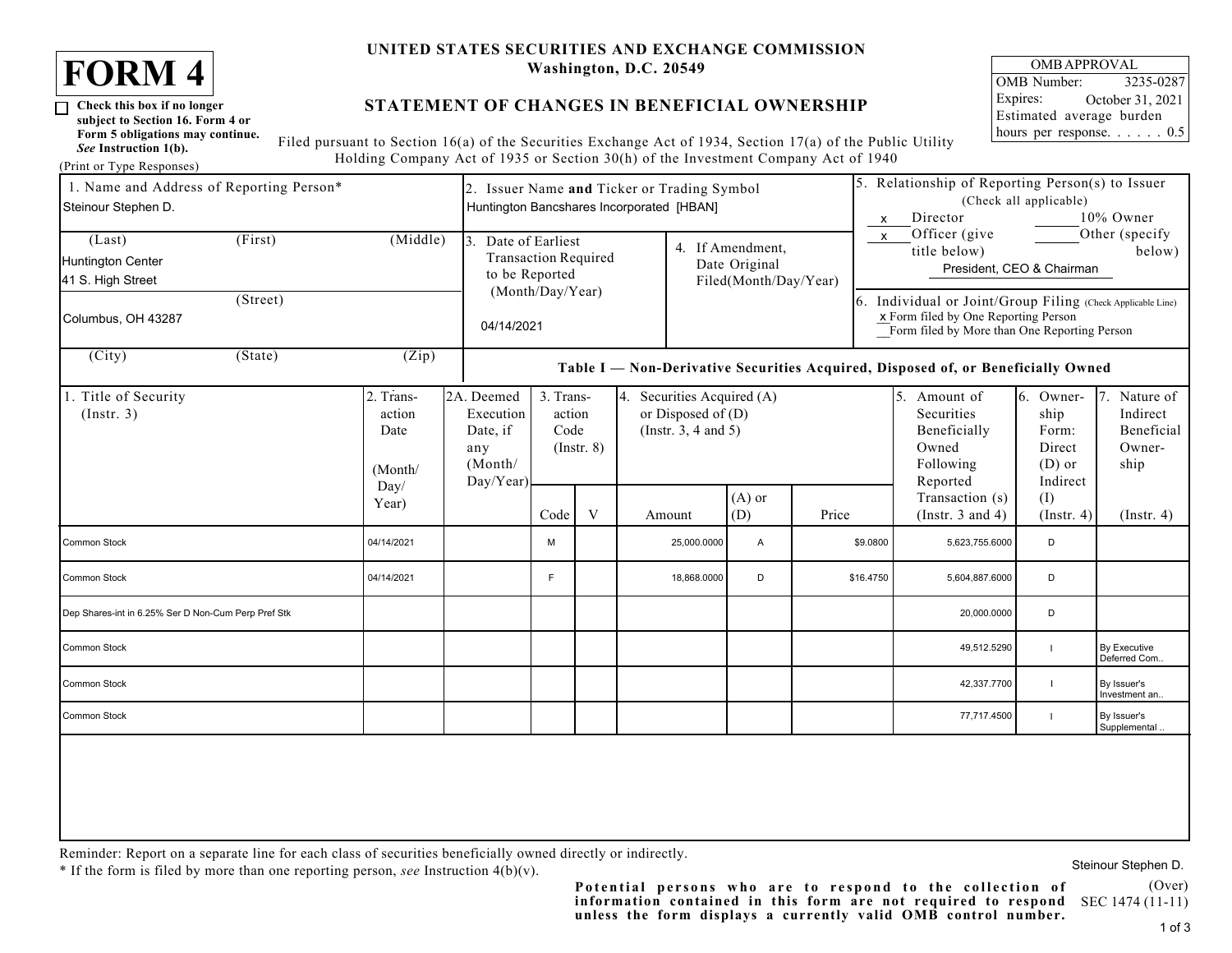

 $\Box$ 

*See* **Instruction 1(b).** (Print or Type Responses)

**subject to Section 16. Form 4 or**

### **UNITED STATES SECURITIES AND EXCHANGE COMMISSION Washington, D.C. 20549**

# **STATEMENT OF CHANGES IN BENEFICIAL OWNERSHIP**

Filed pursuant to Section 16(a) of the Securities Exchange Act of 1934, Section 17(a) of the Public Utility Holding Company Act of 1935 or Section 30(h) of the Investment Company Act of 1940 **Form 5 obligations may continue.**

| 1. Name and Address of Reporting Person*<br>Steinour Stephen D.                                           |                                                | 2. Issuer Name and Ticker or Trading Symbol<br>Huntington Bancshares Incorporated [HBAN] |                                                |                                                                                  |                                                                           |  |                                                            |                 | 5. Relationship of Reporting Person(s) to Issuer<br>(Check all applicable)<br>10% Owner<br>Director<br>$\boldsymbol{\mathsf{x}}$ |                                                                                                        |                                                                                                                                                     |                         |                  |
|-----------------------------------------------------------------------------------------------------------|------------------------------------------------|------------------------------------------------------------------------------------------|------------------------------------------------|----------------------------------------------------------------------------------|---------------------------------------------------------------------------|--|------------------------------------------------------------|-----------------|----------------------------------------------------------------------------------------------------------------------------------|--------------------------------------------------------------------------------------------------------|-----------------------------------------------------------------------------------------------------------------------------------------------------|-------------------------|------------------|
| (Middle)<br>(First)<br>(Last)<br>Huntington Center<br>41 S. High Street<br>(Street)<br>Columbus, OH 43287 |                                                |                                                                                          |                                                | 3. Date of Earliest<br><b>Transaction Required</b><br>to be Reported             |                                                                           |  | 4. If Amendment,<br>Date Original<br>Filed(Month/Day/Year) |                 |                                                                                                                                  | Officer (give<br>Other (specify<br>$\pmb{\chi}$<br>title below)<br>below)<br>President, CEO & Chairman |                                                                                                                                                     |                         |                  |
|                                                                                                           |                                                |                                                                                          |                                                | (Month/Day/Year)<br>04/14/2021                                                   |                                                                           |  |                                                            |                 |                                                                                                                                  |                                                                                                        | 6. Individual or Joint/Group Filing (Check Applicable Line)<br>x Form filed by One Reporting Person<br>Form filed by More than One Reporting Person |                         |                  |
| $\overline{(City)}$                                                                                       | (State)                                        | $\overline{(Zip)}$                                                                       |                                                | Table I - Non-Derivative Securities Acquired, Disposed of, or Beneficially Owned |                                                                           |  |                                                            |                 |                                                                                                                                  |                                                                                                        |                                                                                                                                                     |                         |                  |
| Title of Security<br>(Instr. 3)                                                                           | 2. Trans-<br>action<br>Date<br>(Month/<br>Day/ | 2A. Deemed<br>Execution<br>Date, if<br>any<br>(Month/<br>Day/Year)                       | 3. Trans-<br>action<br>Code<br>$($ Instr. $8)$ |                                                                                  | 4. Securities Acquired (A)<br>or Disposed of $(D)$<br>(Instr. 3, 4 and 5) |  |                                                            |                 | 5. Amount of<br>Securities<br>Beneficially<br>Owned<br>Following<br>Reported                                                     | 6. Owner-<br>ship<br>Form:<br>Direct<br>$(D)$ or<br>Indirect                                           | 7. Nature of<br>Indirect<br>Beneficial<br>Owner-<br>ship                                                                                            |                         |                  |
|                                                                                                           |                                                | Year)                                                                                    |                                                | Code                                                                             | $\ensuremath{\text{V}}$                                                   |  | Amount                                                     | $(A)$ or<br>(D) | Price                                                                                                                            |                                                                                                        | Transaction (s)<br>(Instr. $3$ and $4$ )                                                                                                            | (I)<br>$($ Instr. 4 $)$ | $($ Instr. 4 $)$ |
| Common Stock                                                                                              |                                                |                                                                                          |                                                |                                                                                  |                                                                           |  |                                                            |                 |                                                                                                                                  |                                                                                                        | 478,235.0000                                                                                                                                        | $\overline{1}$          | by Trust         |
|                                                                                                           |                                                |                                                                                          |                                                |                                                                                  |                                                                           |  |                                                            |                 |                                                                                                                                  |                                                                                                        |                                                                                                                                                     |                         |                  |
|                                                                                                           |                                                |                                                                                          |                                                |                                                                                  |                                                                           |  |                                                            |                 |                                                                                                                                  |                                                                                                        |                                                                                                                                                     |                         |                  |
|                                                                                                           |                                                |                                                                                          |                                                |                                                                                  |                                                                           |  |                                                            |                 |                                                                                                                                  |                                                                                                        |                                                                                                                                                     |                         |                  |
|                                                                                                           |                                                |                                                                                          |                                                |                                                                                  |                                                                           |  |                                                            |                 |                                                                                                                                  |                                                                                                        |                                                                                                                                                     |                         |                  |
|                                                                                                           |                                                |                                                                                          |                                                |                                                                                  |                                                                           |  |                                                            |                 |                                                                                                                                  |                                                                                                        |                                                                                                                                                     |                         |                  |

Reminder: Report on a separate line for each class of securities beneficially owned directly or indirectly.

\* If the form is filed by more than one reporting person, *see* Instruction 4(b)(v).

Steinour Stephen D.

(Over) information contained in this form are not required to respond SEC 1474 (11-11) **Potential persons who are to respond to the collection of unless the form displays a currently valid OMB control number.**

OMB Number: 3235-0287 Expires: Estimated average burden hours per response. . . . . . 0.5 OMB APPROVAL October 31, 2021